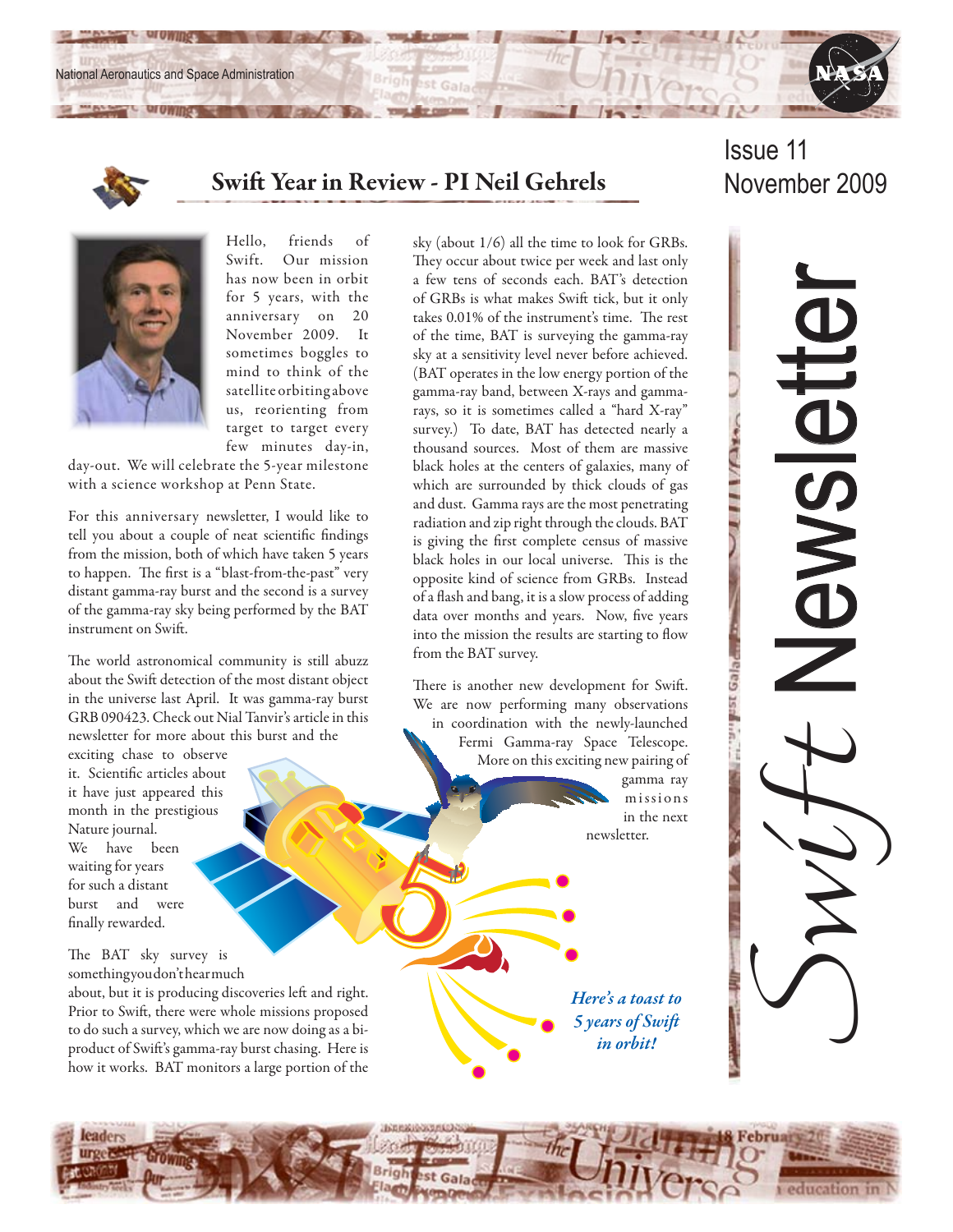#### 6/8/09 – Keck Study Sheds New Light on 'Dark' Gammaray Bursts

Using the 10-meter Keck I telescope, Joshua Bloom's international team found that for eleven of fourteen dark bursts observed by Swift, there was a distant faint quiescent galaxy which suggests that there is dust obscuring the visible light of the bursts even though the galaxies do not appear to be dusty themselves. Read more:

*http://www.nasa.gov/topics/universe/features/keck\_burst.html*

### 9/16/09 – Swift Makes Best-ever Ultraviolet Portrait of Andromeda Galaxy

While waiting for gamma-ray bursts to observe, Swift used its UVOT to take over 300 images of M31, the Andromeda Galaxy, with three ultraviolet filters. The brilliant portrait took a total of 24 hours of exposure time and images amounting to 85 GB of storage. Read more: *http://www.nasa.gov/mission\_pages/swift/bursts/uv\_andromeda.html*





gers for events slightly below the normal threshold, followed by short snap shots by the XRT. If the XRT detects an afterglow the information is reported to the GCN, but for the false positives we do not continue observations. The XRT uses the UVOT image to improve knowledge of the XRT positions from 4.5 arcseconds to 2.2 arcseconds. Software and voltage settings now allow the XRT to operate about 5 degrees warmer than the original values. New modes also help XRT offset the effects of the micrometeorite damage to the XRT CCD.

The UVOT has developed and changed software and modes to allow more frequent use of the grism on GRB response, and the white-light filter, thus giving a more sensitive detection limit to the GRBs, and if the GRB afterglow is sufficiently bright, a low resolution spectrum. The UVOT also developed new data products (called the GeNIE image) which allows the UVOT team to rapidly set more sensitive limits on afterglow brightness when no bright object is near the XRT position.

# O WOULD BE THE



## Swift in the News *By Logan Z. Hill (SSU NASA E/PO)*

#### 2/10/09 – NASA's Swift, Fermi Probe Fireworks from a Flaring Gamma-ray Star

The soft-gamma-ray repeater, SGR J1550-5418 has been producing unpredictable X-ray and gamma-ray flares that Swift and Fermi have observed. Sometimes producing more than a hundred flares within twenty minutes, this neutron star has long been known for its radio and X-ray emissions, but with eruptions on October 3, 2008 and January 22, 2009, viewed by Swift and Fermi, it has been reclassified as a soft-gammaray repeater, one of only six known. Read more:

#### *http://www.nasa.gov/mission\_pages/swift/ bursts/gammaray\_fireworks.html*

#### 2/20/09 – NASA's Swift Spies Comet Lulin

Using Swift's Ultraviolet/Optical Telescope (UVOT) and X-Ray Telescope (XRT), on the 28th of January, Comet Lulin was observed to have a hydroxyl cloud over 200,000 miles long. The data Swift gained from observing the comet have helped to add further details to its make-up and structure, especially the tail where solar radiation separates the hydroxyl ion into oxygen and hydrogen creating a region of X-ray emission. Read more:

#### *http://www.nasa.gov/mission\_pages/swift/ bursts/lulin.html*

#### 4/3/09 – Swift's Comet Tally Highlighted in Observatory Webcast

Brady Haran has made a film *Day in the Life*. As part of the 100 Hours of Astronomy project, the European Southern Observatory's webcast included a montage of Swift's comet observations. Comet images used included 73P/Schwassmann-Wachmann 3, Lulin (see above), and 8P/Tuttle. Read more:

*http://www.nasa.gov/mission\_pages/swift/ bursts/observatory\_webcast.html*

### Mission Director Report *By John Nousek, Swift Mission Director (Penn State)*

Here at the Mission Operations Center (MOC), we are eagerly awaiting the Fifth Anniversary milestone of the Swift launch on November 20, 2009. Swift was designed to have a minimum mission life of two years with a design goal of five years. I'm happy to report that the observatory and all its instruments continue to operate smoothly, really as well or better than they operated at launch.

This excellent behavior is a combination of the sound original design and improvements made in ground operations and on-board flight software.

We have made improvements to the ground operations which allow us to be much more responsive to Target of Opportunity (ToO) requests, resulting in a great increase in Swift science beyond GRBs. We now typically receive about 2 ToO requests per day with 2-3 observations per request.

We also continue to improve our ground software which checks the planned science target list, catching the very rare situations in which Swift would be inaccurate in pointing, or forced to violate the pointing constraints. This improved software reduces the few times (out of about 150,000 maneuvers) when the on-board software produces undesirable results.

Each of the instruments has also made significant improvements in performance. The BAT now captures data during the times of slewing, and via ground-processing is able to detect GRBs during the slews (albeit delayed slightly by the relay and processing time). The BAT also causes GRB trig-

4/28/09 – New Gamma-ray Burst Smashes Cosmic Distance Record

On April 23 2009, at 3:55 am EDT (7:55 GMT), Swift observed a gamma-ray burst which lasted ten seconds and had only an Xray afterglow. The burst was determined to have originated 13.035 billion light-years away, at a redshift of 8.2, making it the most distant burst ever recorded. See Nial Tanvir's article, "A light from the end of the dark age: GRB 090423." Read more:

At the observatory level Swift is carrying out observations approximately 98% of the useable time (i.e. time when the satellite is outside the South Atlantic Anomaly). We have had only two episodes where Swift was off-line due to anomalies. One, resulting from a small instability in one of the gyro units, has been corrected by a software approach which combines data from all three gyros, resulting in accuracy in pointing which is higher now than the original design. The other, resulting most likely from a cosmic ray hit in the electronics of the solid state recorder, was repaired by a software reset of the recorder. *anniversa ry*

*http://www.nasa.gov/mission\_pages/swift/ bursts/cosmic\_record.html*

#### 5/15/09 - Swift Mission team wins the Maria and Eric Muhlmann Award for 2009

The Board of Directors of the Astronomical Society of the Pacific has awarded the Swift Mission team with the Maria and Eric Muhlmann Award. The award is given for "recent significant observational results made possible by innovative advances in astronomical instrumentation, software or observational infrastructure." Swift was recognized for "the innovative way in which the satellite's trio of instrumentation works in concert to discover gamma-ray bursts and their afterglow, combining gamma-ray, X-ray, ultraviolet and optical data." The award was received by Swift team member Dr. Edward Fenimore of Los Alamos National Laboratory.

As we move to the future more improvements lie ahead. We are conducting a study to increase the automation of science planning. The effect of this will be to reduce the time required for creating new schedules. We are working on software to incorporate the effect of radiation on the CCD in the XRT. We are working to add the capability of using ground stations at Santiago, Chile; MILA, Florida; and Wallops Island, Virginia. With added stations we will be able to more fully exploit the BAT's ability to sense GRBs during slews and do single photon data analysis. We will also implement spacecraft software changes to avoid the occasional (~6 times per year) events when a software bug in the star tracker gives an erroneous position.



*Credit: NASA/Sonoma State University/Aurore Simonnet*

Listen to Blueshift podcast: *http://astrophysics.gsfc.nasa.gov/ outreach/podcast/wordpress/ index.php/2009/09/16/swift-seesandromeda-in-a-new-light/*



*Credit: NASA/Swift/Stefan Immler (GSFC) and Erin Grand (UMCP)*



*!*